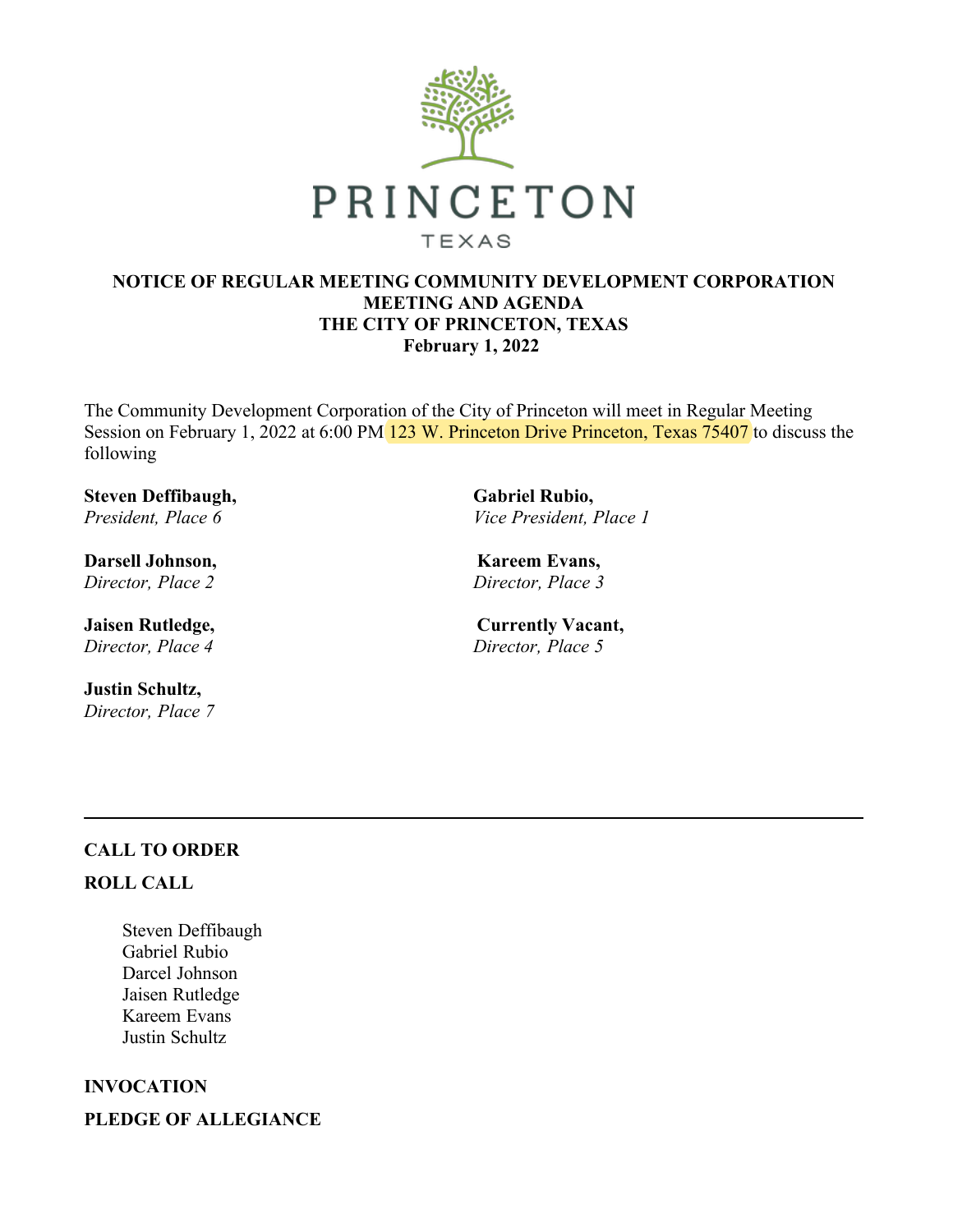### **PLEDGE TO THE TEXAS FLAG**

Honor The Texas Flag; I Pledge Allegiance To Thee, Texas, One State Under God, One And Indivisible.

### **CITIZEN APPEARANCE**

Citizens are allowed 3 minutes to speak. The Board is unable to respond to or discuss any issues that are brought up during this section that are not on the agenda, other than to make statement of specific factual information in response to a citizens inquiry or to recite existing policy in response to the inquiry.

### **CONSENT AGENDA**

Consent Agenda: All consent agenda items listed are considered to be routine by the Community Development Corporation and will be enacted by one motion. There will be no separate discussion of these items unless a Board member so requests, in which event the item will be removed from the Consent Agenda and considered in its normal sequence on the agenda.

### **Minutes**

Discussion and possible action regarding the minutes of the January 4, 2022 Regular Community Development Corporation Meeting. [CDC Meeting Minutes 01.04.22.docx](https://legistarweb-production.s3.amazonaws.com/uploads/attachment/pdf/1214930/CDC_Meeting_Minutes_01.04.22.pdf)

### **CDC Financial Statement and Sales Tax**

Discussion and possible action regarding CDC financial statement and sales tax. [03-Dec 2021 CDC.pdf](https://legistarweb-production.s3.amazonaws.com/uploads/attachment/pdf/1223226/03-Dec_2021_CDC.pdf)

#### **REGULAR AGENDA**

### **2022- Community Center Furniture Update**

**005** Update, discussion and possible action regarding update on furniture for the Community Center from Perkins Will. [PCC Presentation Final.pdf](https://legistarweb-production.s3.amazonaws.com/uploads/attachment/pdf/1225965/PCC_Presentation_Final.pdf) [2022.01.25 Spencer PCC Furn Final TC.pdf](https://legistarweb-production.s3.amazonaws.com/uploads/attachment/pdf/1225966/2022.01.25_Spencer_PCC_Furn_Final_TC.pdf)

#### **2022- Princeton Lowry Crossing Chamber of Commerce Update**

**006** Update and discussion on 4th quarter report from the Princeton Lowry Crossing's Chamber of Commerce President Christi Houston. [Report for CDC-EDC - 4th Quarter reporting 2021.docx](https://legistarweb-production.s3.amazonaws.com/uploads/attachment/pdf/1226105/Report_for_CDC-EDC_-_4th_Quarter_reporting_2021.pdf)

### **2022- Proposed Management Presentation**

**007** Proposed Community Center Management presentation by Community Development Coordinator DeShawyna Walker. [Princeton Community Center Proposed Management Presentation Final.pptx](https://legistarweb-production.s3.amazonaws.com/uploads/attachment/pdf/1225985/Princeton_Community_Center_Proposed_Management_Presentation_Final.pdf)

#### **2022- Community Center Management Agreement**

**008** Discussion and possible action regarding a resolution authorizing the Princeton Community Development Corporation Community Center project and authorizing the City Manager to act on the City's behalf in negotiating and executing an agreement to assist and administer the operations of said project. [Community Center CDC-City Lease Agreement C14005D20220118DO2.doc](https://legistarweb-production.s3.amazonaws.com/uploads/attachment/pdf/1225980/Community_Center_CDC-City_Lease_Agreement_C14005D20220118DO2.pdf)

[Res. for Cmty Ctr Operations Agreement C14005D20220117DO1.docx](https://legistarweb-production.s3.amazonaws.com/uploads/attachment/pdf/1225981/Res._for_Cmty_Ctr_Operations_Agreement_C14005D20220117DO1.pdf) [Resolution CD20220201R.pdf](https://legistarweb-production.s3.amazonaws.com/uploads/attachment/pdf/1227029/Resolution_CD20220201R.pdf)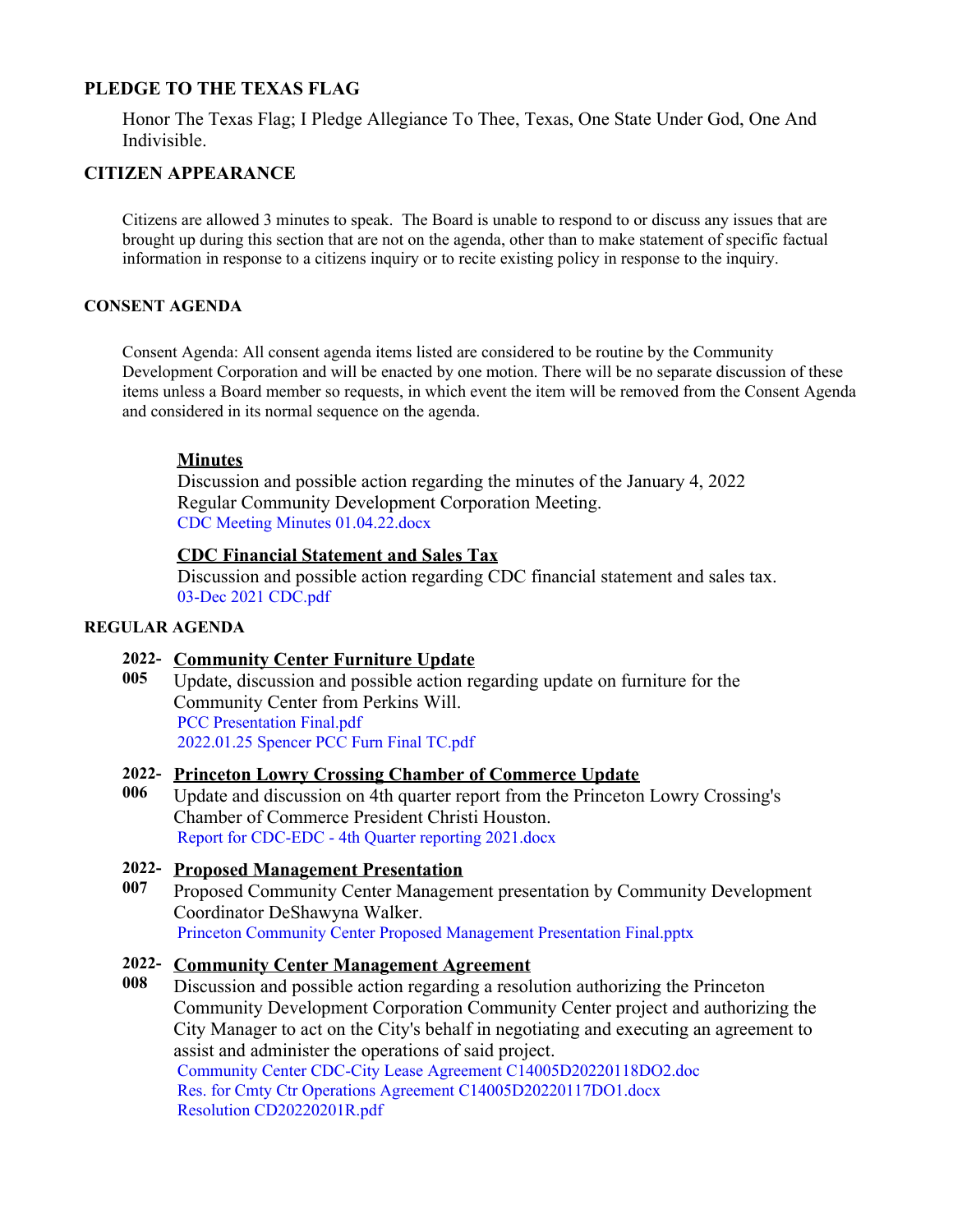### **2022- Community Center Update**

**009** Update, discussion and possible action regarding 1. Parking lot lighting 2. Status of Community Center (CO) 3. Purchase of a portable PA system 4. Purchase of burglar and fire alarms for building 5. Purchase of gutters and additional landscaping

### **2022- Future Agenda Items**

**010** Possible action to approve request for items to be placed on a future agenda and NOT for discussion of these request.

### **EXECUTIVE SESSION**

Executive Session: Under terms of Chapter 551 of Texas Government Code the Board may enter in CLOSED SESSION or Executive Session to discuss any items listed or referenced on a posted agenda notice for this meeting as necessary under the following exceptions to the Open Meetings Act under Texas Government Code:

Section 551.071 (2) Texas Government Code. Consultation with the City Attorney on a matter in which the duty of the attorney to the governmental body under the Texas Disciplinary Rules of Professional Conduct of the State Bar of Texas clearly conflicts with this chapter on any posted agenda items.

(Tex. Gov't Code §551.072.) Discuss or deliberate the purchase, exchange, lease, or value of real property.

1. Purchase of property for next park site.

### **ACTION PERTAINING TO EXECUTIVE SESSION**

### **REPORT AGENDA-CITY MANAGER**

1. City Council Meetings for February 2022: Regular Meeting Monday, February 14, 2022 and Monday, February 28, 2022 at 6:30pm.

2. Next Regular CDC Meeting is Tuesday, March 1, 2022 at 6:00pm.

### **CDC REPORT AGENDA**

CDC Board of Directors report about items of community interest in which no action will be taken.

### **ADJOURNMENT**

#### **CERTIFICATE**

I hereby certify the above Notice of Meeting was posted at the Princeton City Hall @ \_\_\_\_\_\_\_\_\_\_\_ and copies 01/28/2022 @ 3:04pm thereof were delivered to the Community Development Corporation Board of Directors.

## Shawyna Walker

Shawyna Walker *EDC*/CDC Coordinator

### **STATEMENT FOR ADA COMPLIANCE**

The City of Princeton acknowledges its responsibility to comply with the Americans with Disabilities Act of 1990. Thus, in order to assist individuals with disabilities who require special services (i.e., sign interpretation services, alternative audio/visual devices, and amanuenses for participation in or access to the City of Princeton sponsored